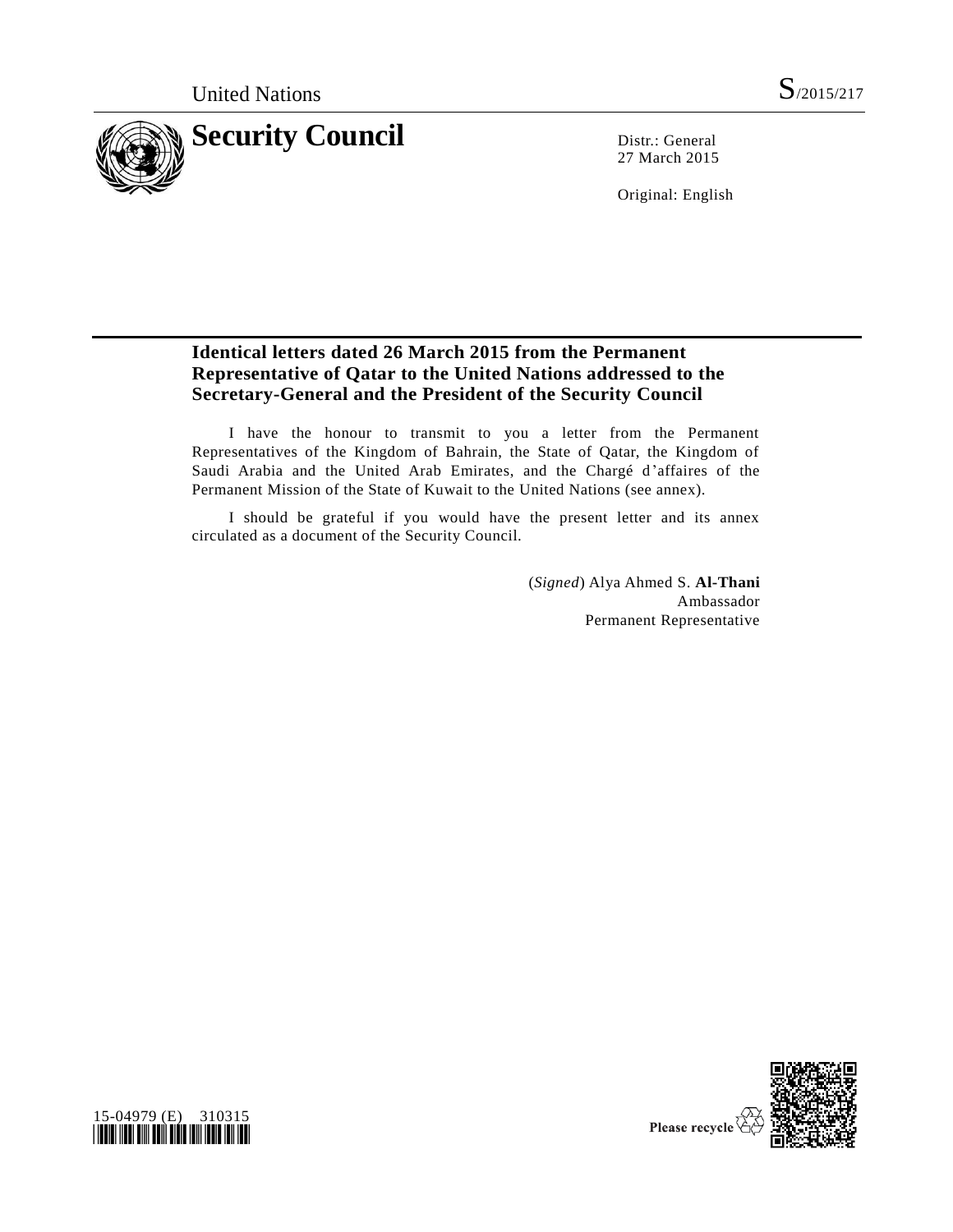## **Annex to the identical letters dated 26 March 2015 from the Permanent Representative of Qatar to the United Nations addressed to the Secretary-General and the President of the Security Council**

Upon instructions from our respective Governments, we have the honour to transmit herewith the joint statement issued today by our Governments in res ponse to the request by the President of the Republic of Yemen, Abd Rabbo Mansour Hadi, for the protection of Yemen and its people and to help Yemen to counter terrorist organizations.

We should be grateful if you would have the present letter and its enc losure circulated as a document of the Security Council.

> (*Signed*) Jamal Fares **Alrowaiei** Ambassador Permanent Representative of the Kingdom of Bahrain to the United Nations

(*Signed*) Mr. Abdulaziz S M A **AlJarallah** Chargé d'affaires, a.i. Permanent Mission of the State of Kuwait to the United Nations

(*Signed*) Alya Ahmed S. **Al-Thani** Ambassador Permanent Representative of the State of Qatar to the United Nations

(*Signed*) Abdallah Yahya A. **Al-Mouallimi** Ambassador Permanent Representative of the Kingdom of Saudi Arabia to the United Nations

(*Signed*) Lana Zaki **Nusseibeh** Ambassador Permanent Representative of the United Arab Emirates to the United Nations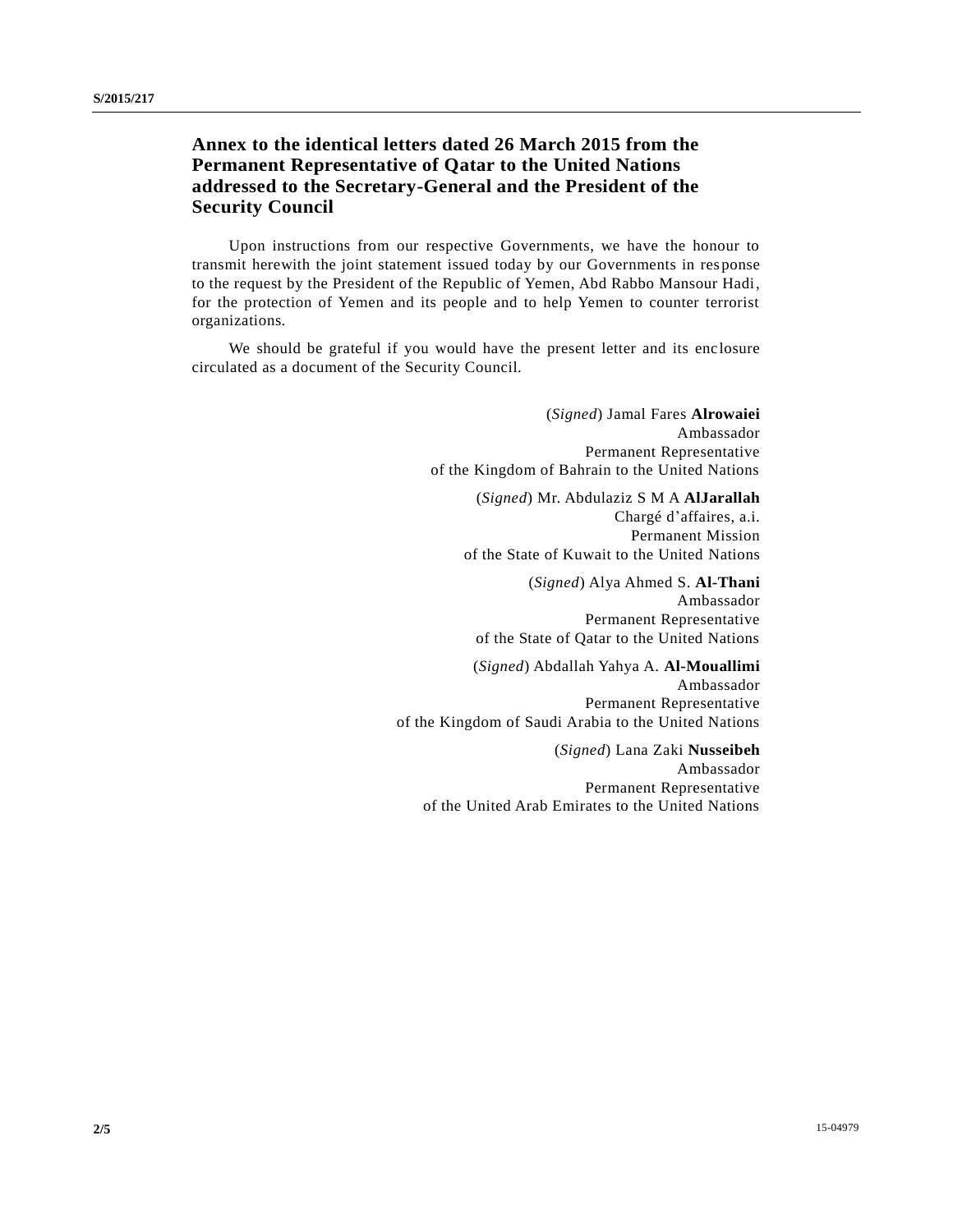### **Enclosure**

[Original: Arabic]

## **Statement issued by the Kingdom of Saudi Arabia, the United Arab Emirates, the Kingdom of Bahrain, the State of Qatar and the State of Kuwait**

In the name of God, the Merciful, the Compassionate

Praise be to God and peace upon the Messenger of God

Saudi Arabia, the United Arab Emirates, the Kingdom of Bahrain, the State of Qatar and the State of Kuwait have followed with great pain and concern the dangerous developments in the Republic of Yemen. The security and stability of Yemen have been shaken by coup that the Houthi militias carried out against the legitimate authorities. These developments also constitute a major threat to the security and the stability of the region, and a threat to international peace and security. Our countries have acted quickly and made every effort to stand with the Yemeni people as its strives to restore security and stability by building on the political process launched by the Gulf Cooperation Council initiative and its implementing mechanism, and to safeguard the region from the repercussions of this coup.

In that connection, the States members of the Council responded to the request made on 7 March 2015 by President Abdrabuh Mansour Hadi Mansour calling for a conference to be convened in Riyadh under the aegis of the Council that would be attended by all Yemeni political parties that wish to preserve the security and stability of Yemen.

As preparations for the holding of conference were under way in earnest, we received the following letter from President Abdrabuh Mansour Hadi Mansour:

Dear brother the Custodian of the Two Holy Mosques, King Salman Bin Abdulaziz Al-Saud, King of Saudi Arabia;

Dear brother Sheikh Khalifa Bin Zayed Al Nahyan, President of the United Arab Emirates;

Dear brother King Hamad bin Issa Al Khalifa, King of Bahrain;

Dear brother Sultan Qaboos Bin Said, Sultan of Oman;

Dear brother Sheikh Sabah Al-Ahmad Al-Jaber Al-Sabah, Amir of the State of Kuwait;

Dear brother Sheikh Tamim bin Hamad Al-Thani, Amir of the State of Qatar;

Dear brothers, I write this letter to you with great sadness and sorrow in my heart owing to the serious and extremely dangerous decline in security in the Republic of Yemen, a decline caused by the ongoing acts of aggression and the incessant attacks against the country's sovereignty that are being committed by the Houthi coup orchestrators, with the aim of dismembering Yemen and undermining its security and stability.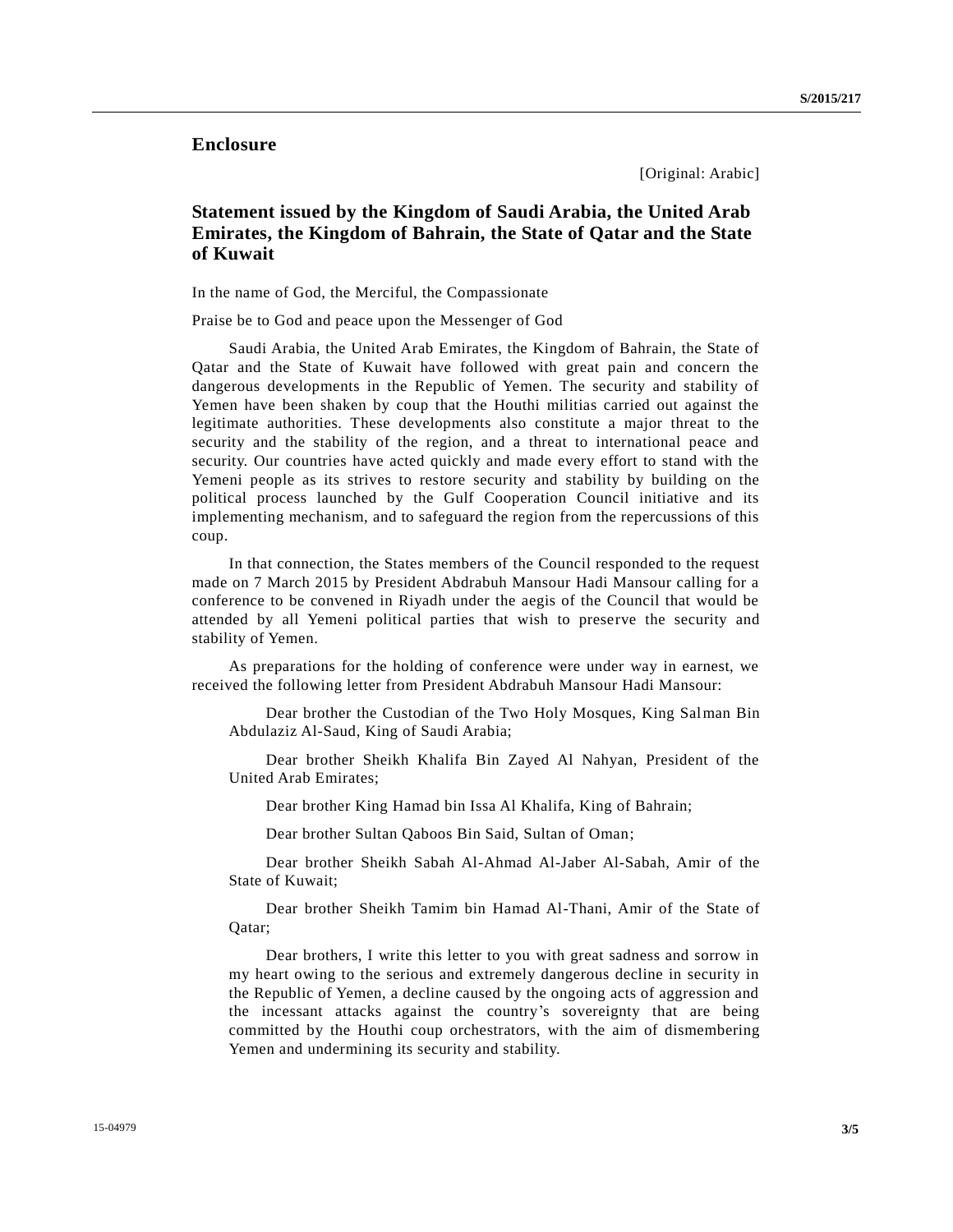We have made every effort possible to stop the heinous, criminal attacks being committed by the Houthis against our people, attacks that have left deep wounds in every Yemeni home. We have also strived with all our power to arrive at a peaceful solution that will take the country out of the dark abyss into which the Houthi coup orchestrators have plunged it, protect our people from the fire of chaos and destruction, and prevent the country from being dragged into a war that will consume everything, a goal that the coup orchestrators are still seeking to achieve.

Yet all our peaceful and constant efforts have been categorically rejected by the Houthi coup orchestrators, who are continuing their campaign of aggression aimed subjugating the rest of the country's regions, particularly the south. This has caused Yemen to go through the most difficult period in its history. Never before has the Yemini people, which abides by the principles of our pure Islamic religion, faced such heinous aggression that is contrary to the principles of Islam and international norms and legal instruments as that of the Houthi militias. Those militias are supported by internal forces that have sold their souls and are concerned only with their own interests. They also being supported by regional Powers that are seeking to impose their control over the country and turn it into a tool by which they can extend their influence in the region. The threat is therefore not only to the security of Yemen, but also to that of the entire region and to international peace and security.

In the light of those momentous events, it is vital to preserve the security and stability of Yemen and the region, not to mention international peace and security. Our brave Yemeni people, which has paid such a heavy price for the Houthi coup, must be kept safe. My constitutional responsibilities require me to protect the people and safeguard the unity, independence and territorial integrity of the nation. The Houthi militias have committed several acts of aggression, most recently deploying military columns to attack and take control of Aden and the rest of the south. The criminal militias have announced that they intend to move against the south, and the most recent report of the Special Adviser of the Secretary-General to the Security Council confirms that intention. It states that the Houthis' so-called Revolutionary Committee has instructed the military units under its control in the north to mobilize in preparation for an attack on the south. The report also states that the Houthis have continued to occupy Government buildings and have expanded to new areas, despite the repeated appeals of the Security Council. It indicates that, in a serious and unprecedented escalation, Air Force aircraft seized by the Houthis have continued to circle and bombard Aden.

The report of the Special Adviser states that the Houthis have now begun to move south towards Lahij and Aden. It refers to growing fears that Al-Qaida could exploit the current instability to create further chaos, drawing the country into yet more violent conflict and fragmentation.

I therefore appeal to you, and to the allied States that you represent, to stand by the Yemeni people as you have always done and come to the country's aid. I urge you, in accordance with the right of self-defence set forth in Article 51 of the Charter of the United Nations, and with the Charter of the League of Arab States and the Treaty on Joint Defence, to provide immediate support in every form and take the necessary measures, including military